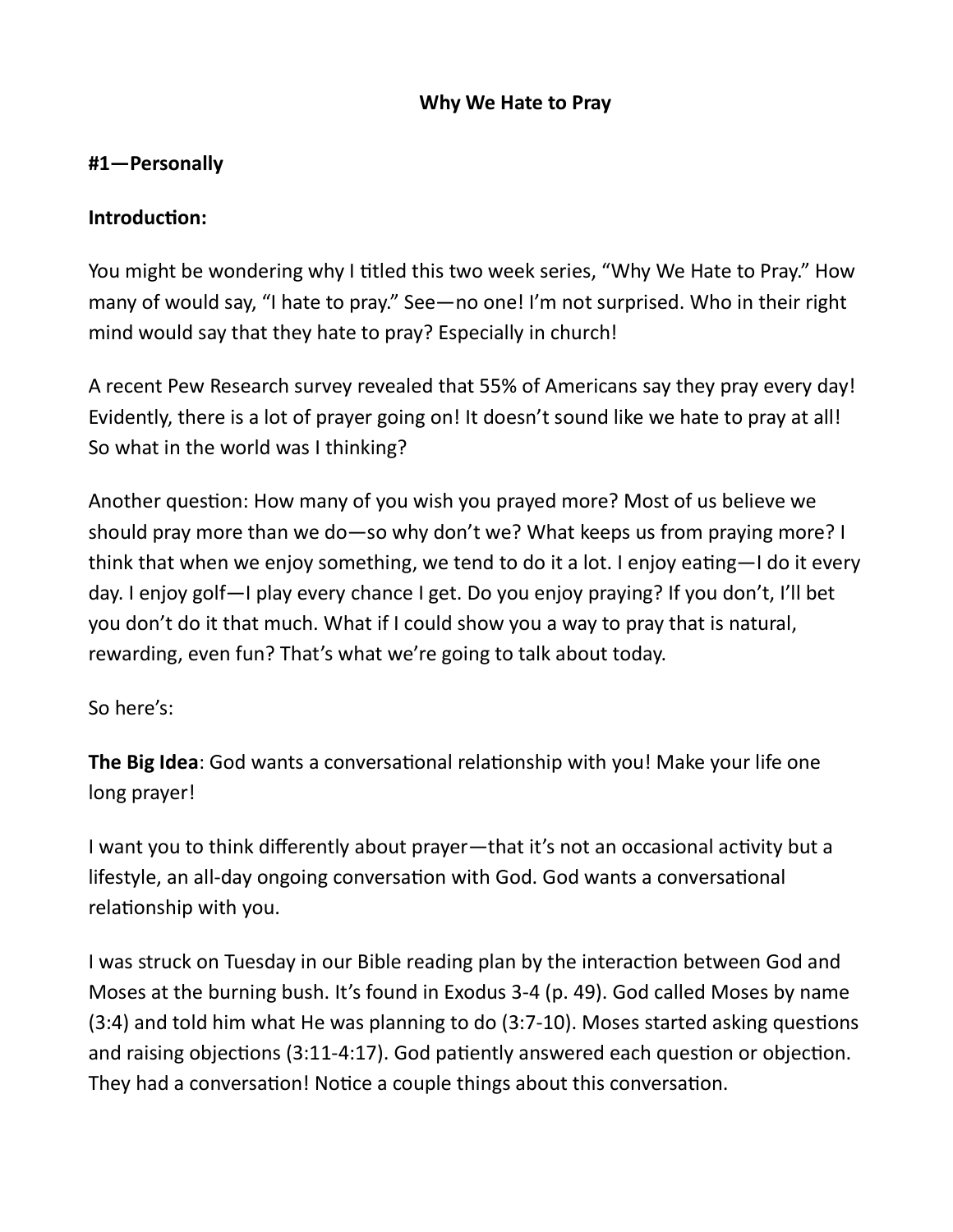First, God initiated it. God started the conversation! Prayer is a response to God's initiative. Prayer is entering into the ongoing conversation that God starts. I believe that God is speaking to us all day long, inviting us into the conversation. Much of the time, we're oblivious! How different would your prayers be if you were aware of God's initiative and were responding to Him? God wants a conversational relationship with you.

Second, God did most of the talking, and Moses did most of the listening. This is opposite how most of us pray. We check in with God, make a speech, and check out with an amen. It's a monologue, not a dialogue, and we're doing all the talking. How different would your prayers be if you listened more than you talked? God wants a conversational relationship with you.

Third, Moses asked God questions and waited for God's answer. Again, this is opposite how most of us pray. We tell God what we want—and when we're done with one request, we move on to the next, rarely waiting for a reply. How different would your prayers be if you told God less and asked God more questions and gave Him a chance to reply? God wants a conversational relationship with you.

Prayer is not an occasional ritual but a living conversation. We don't just say prayers we live in prayer. We live in ongoing conversation with God—listening, responding.

St. Augustine wrote his famous autobiography, The Confessions, one of the most influential books of all time, in 397-400 AD. Remarkably, the entire book is written as a prayer. Augustine addressed his life-story to God! Augustine saw his life as one long prayer—God taking the initiative and pursuing him, Augustine at first resisting, then responding.

This changed the way I thought about my life and about prayer. Make your life one long prayer!

God wants a conversational relationship with you. This is the Big Idea I'd like you take home. It's a radically different view of prayer—from something we do occasionally to all-day-long ongoing conversation with God. He wants a conversational relationship with you. If you understand that, it changes everything. Prayer ceases to be a duty, and becomes a delight—a joy.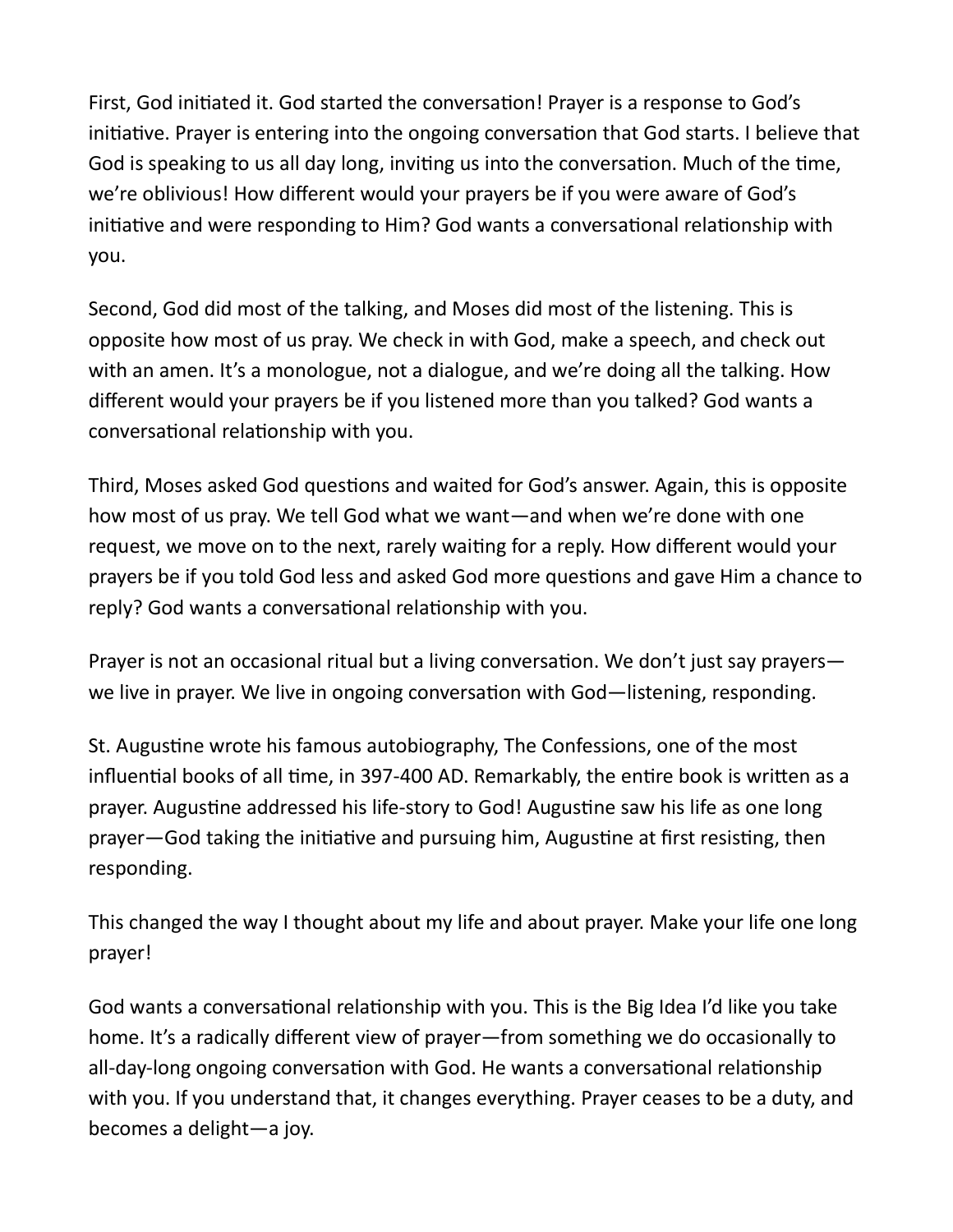On Tuesday evening, I was driving here for the Rooted Launch night. As I drove, God and I had a conversation. I brought up to him something that I've prayed about a lot lately—with no results. But I did something different. After telling God what I wanted (for the umpteenth time), I asked him about this situation: "What's going on? What are You doing?" And He said something to me that blew my mind. I didn't hear an audible voice, but words, an idea, jumped to my mind—something that I had never thought of before, something that completely changed the way I was approaching that situation. I was so jacked that I spent the last few minutes of the drive thanking and praising Him! The difference: instead of me making a speech and telling God what I wanted, we had a conversaƟon.

With the time we have left, I want to tell you why we hate to pray—why our wrong notions about prayer have left us prayer-less and dissatisfied. I'm going to name some of the problems, and then point us back to this big idea: "prayer is a conversation between two persons who love each other."[1] Here are the reasons why we hate to pray—and what we can do about it.

## Why we hate to pray.

## 1.I don't know how to pray.

This is particularly true if you are new to Jesus but even for many of you high mileage units! I remember as a new Christian, I had no idea how to pray. I would kneel by my bed at night and feel lost.

Think about this: how did you learn how to talk? From the moment you were born, your parents started speaking to you. At first, you were clueless. Then you associated the sound of one voice with food. Slowly you began to learn words—first word is usually, "no." Then a few more words, and finally, you learned to string words together in a sentence, when you were about 22. In other words, you learned to talk by observing others talking.

Most of us learned to pray in the same way—by watching and listening to others pray. Unfortunately, we also tend to pick up some bad habits along the way.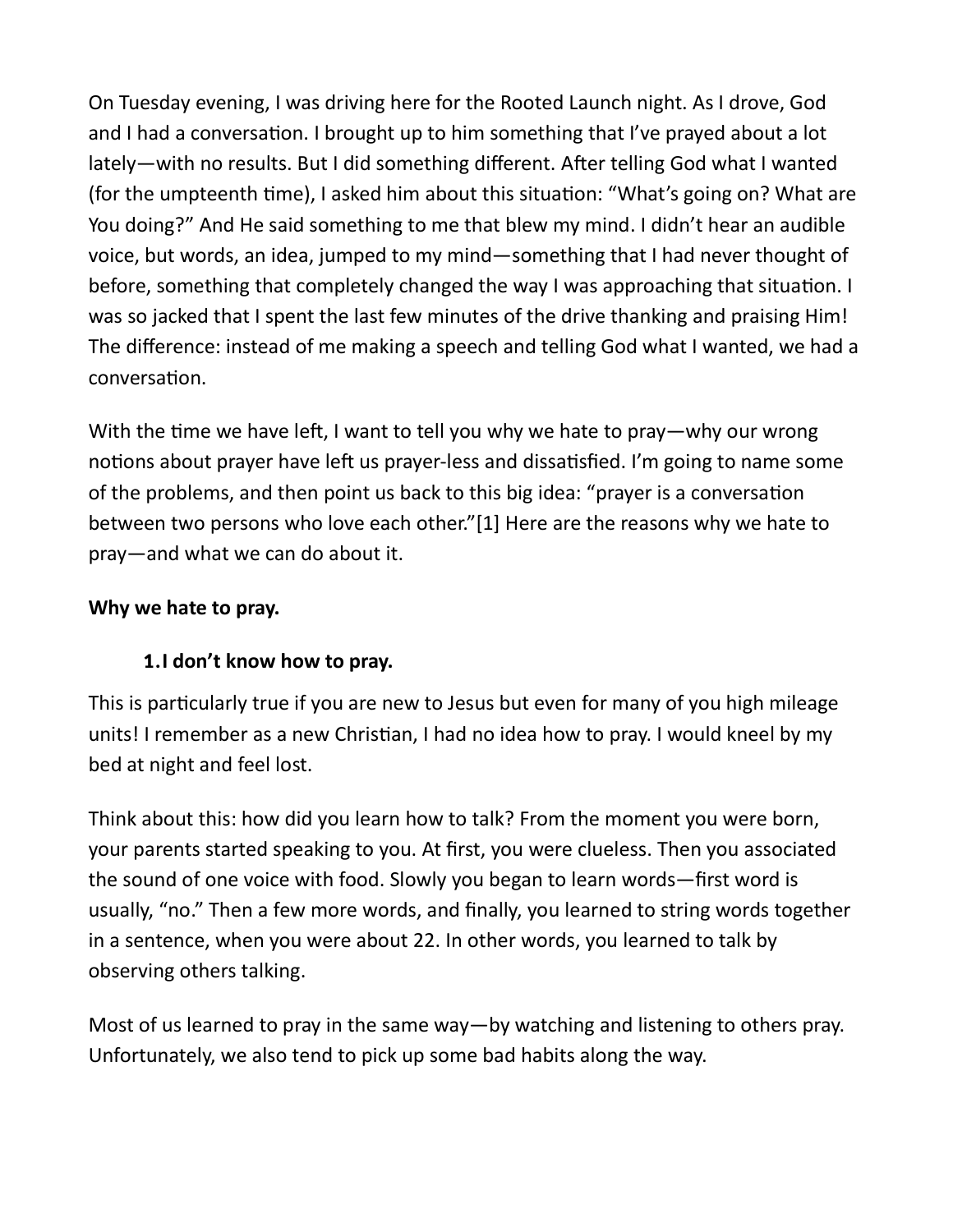As a new Christian I learned to pray by listening to the prayers that were said in our church. One leader would say beauƟful flowery prayers. "Our gracious and loving Heavenly Father, as thou drawest the shades on another day and wrappest thy loving arms around us, we approach thy throne of grace with confidence in thy almighty mercy." I'd kneel by my bed and try to pray like that—but my 13 year-old brain didn't work like that. I stumbled and stuttered and felt awkward and silly.

What I learned from listening to prayers at church was that there was a holy language and holy tones of voice to pray and I didn't know them. I didn't know how to pray.

Then a friend came to my rescue. He gave me a book by Rosalind Rinker, Prayer: Conversing with God. Ros taught me that prayer is a conversation between two persons to love each other. She taught me that I don't need special words, or King James English, or a holy tone of voice—that God just wants me to be myself and have a conversation with Him. Talk with Him like I would a friend. It set me free, and suddenly, prayer felt natural, honest—enjoyable. It turns out that's what Jesus said too!

In Luke 11:1-13 (p. 892), Jesus is praying, and His disciples ask, "Lord, teach us to pray, just as John taught his disciples." Lord, teach us to pray. That's a good prayer—and one that He will answer. I pray it often. "Lord, teach us to pray." And Jesus did. He gave them what we call the Lord's prayer (read v. 2-4 together). The first thing you should notice is that this prayer is short, simple and natural. A child can pray this. "Lord, teach us to pray." Jesus says, "It's this simple."

Then Jesus told them a story (5-8) that God is a friend who will happily hear their prayers and respond—so ask, seek and knock (9-10). And God is a father (11-13) who is more generous than any earthly father. Think about that. "Lord, teach us to pray," and He gives them a simple prayer and reminds them that God is their Friend and their Father.

Don't know how to pray? Keep it simple and have a conversation with your Friend and your Father who loves you. God wants a conversational relationship with you.

#2—I hate to pray because…

## 2.I think prayer is making speeches to God.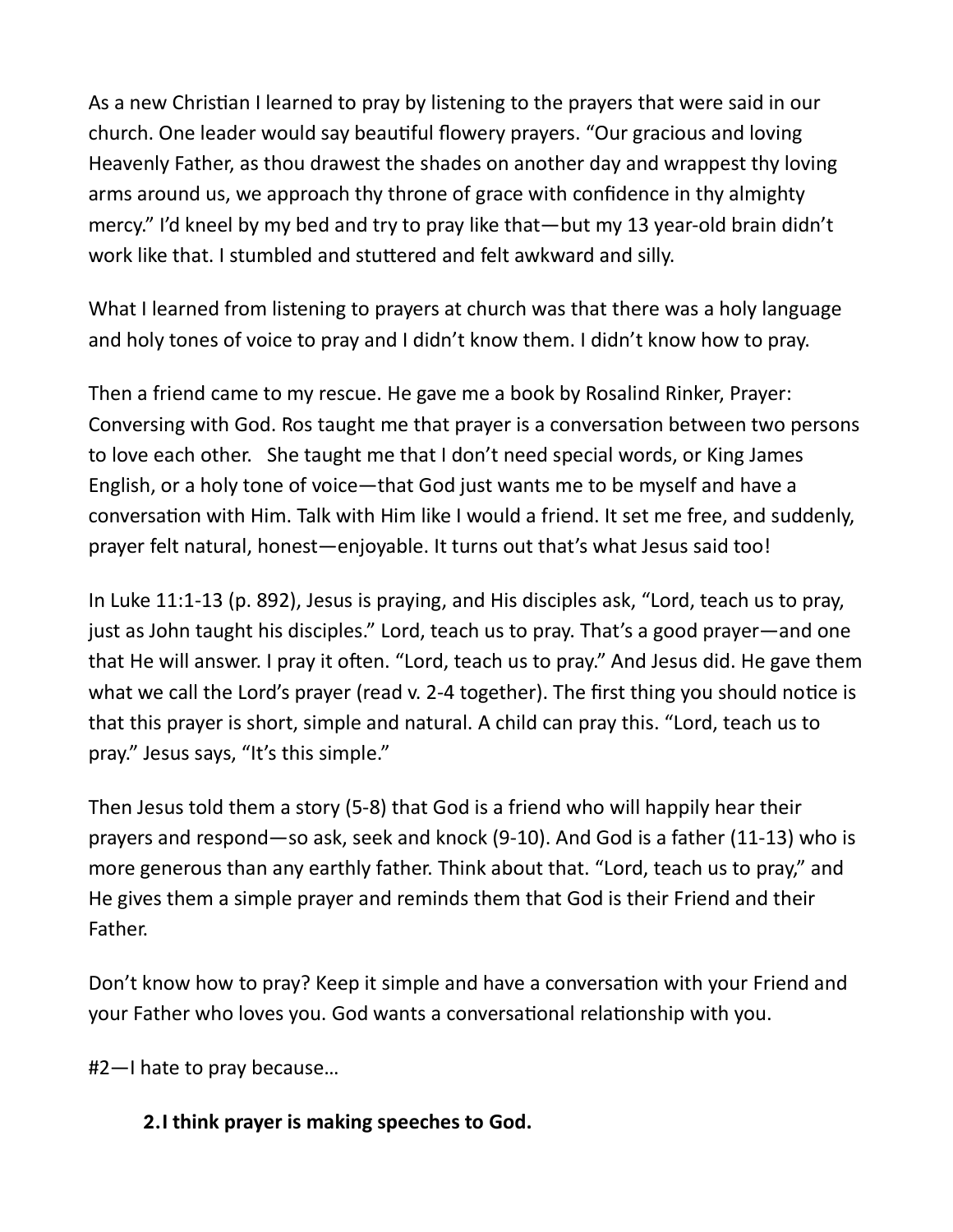What is the number one fear in America? Public speaking. Most of us hate to make speeches. We're not good at it! And that's what we think prayer is: making speeches to God. No wonder we hate to pray!

Where did we get this idea that prayer is making speeches to God? We learn to pray by hearing others pray and it's what we have had modeled for us. Most churches have a pastoral prayer in their service—the pastor makes a speech to God on behalf of the whole church. I'm not saying it's wrong—in fact, we'll see that there is biblical precedence for it. I'm just saying that for many of us, the only prayers we see modeled are this kind: making speeches to God.

I was talking with my mom last week; they had a guest preacher at their church, and he gave a 45 minute prayer! Then he gave an hour long sermon! My mom said they won't invite him back.

I'll bet that most of the prayers you've heard have not been conversations with God, but speeches to God. It's all we know.

As I said, there are prayers in the Bible that are speeches to God. Look at 1 Kings 8:22 (p. 293). You'll see that this is King Solomon's prayer of dedication at the new temple he's built. The prayer runs from v. 23-53. Solomon prays a long and beautiful prayer to God—it's a speech to God, but he's praying as the representative of the people. And there's the catch. When you and I pray alone, we're not trying to represent a whole group of people—we're just trying to talk with God. But we're using this "make a speech" model.

When I was in college at the preacher factory, I took a class called "Public Worship." It was all about running church services, and one of the elements we were to master was the pastoral prayer. After all our reading and lectures, our assignment was to write a pastoral prayer—about one page long. I poured my heart into it…and got a C! A C! I was so upset! It was an honest, heartfelt prayer—I don't think God gave me a C. But isn't that what we worry about when we give a speech? It won't be received. It will fall flat. It will be a C.

This is why public speaking is the number one fear in America. We're afraid of failure. If prayer is making speeches to God, no wonder we hate to pray.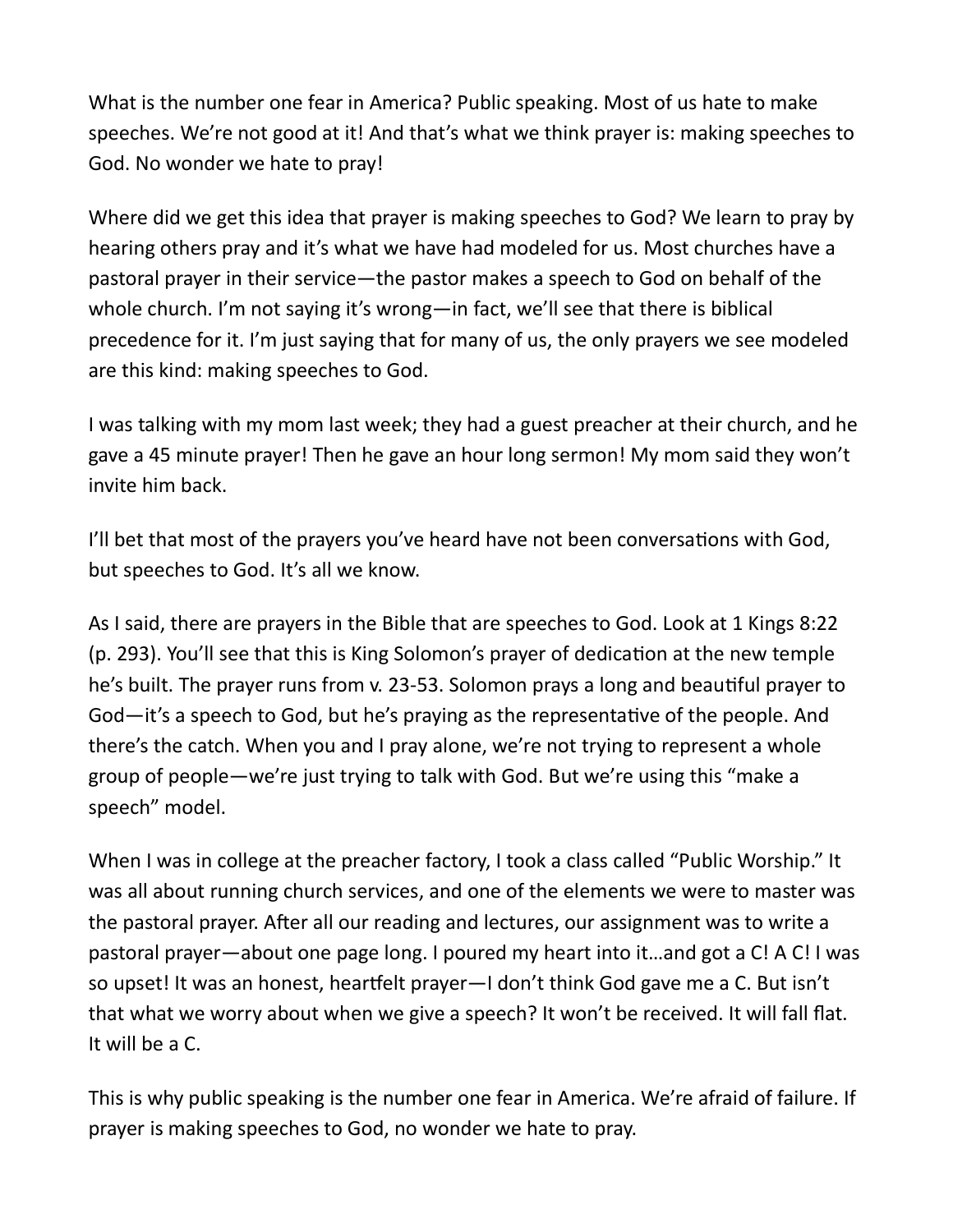Which would you rather do: have a conversation with a friend, or make a speech to God? God wants a conversational relationship with you.

#3—I hate to pray because…

# 3.I'm easily distracted.

My mind wanders. How many of you have wandering minds right now? Here's what happens to me: I start to talk with God, and my mind wanders all over the place. For a long time, I felt guilty. I would apologize and try to get my mind "back on track." I felt like a failure as a pray-er.

Then I learned that prayer is a conversation between two persons who love each other. Let me ask you: what happens when you're talking with a friend and your mind wanders to another subject? One of two things. First, you talk about that subject. "Hey, I was just thinking..." This is how conversations naturally flow from one subject to another. Or second, if the subject is inappropriate (I don't mean necessarily bad, but just not something your friend would be interested in, not fitting), you just let it go and re-focus.

So here you are praying, and your mind wanders. What should you do? Does God know where your mind wandered? Yep. So just go ahead and make that part of the conversation. "Look at what I was just thinking Lord. What do You think about that? What would You like to say to me?" And here's the cool thing: there are no inappropriate subjects with God. He wants to talk with you about all of it—the good, the bad and the ugly. I talk with Him about my happy thoughts and my concerns, but also my greedy thoughts, my angry thoughts, my selfish thoughts. He already knows them, so rather than pretending and covering them up, we just talk about them.

When your mind wanders somewhere, it's usually to what you're worried about or care about. Make it part of the conversation.

If your wandering mind makes you feel like a prayer failure, you'll probably hate praying. But Wandering minds make for interesting conversations. And God wants a conversational relationship with you.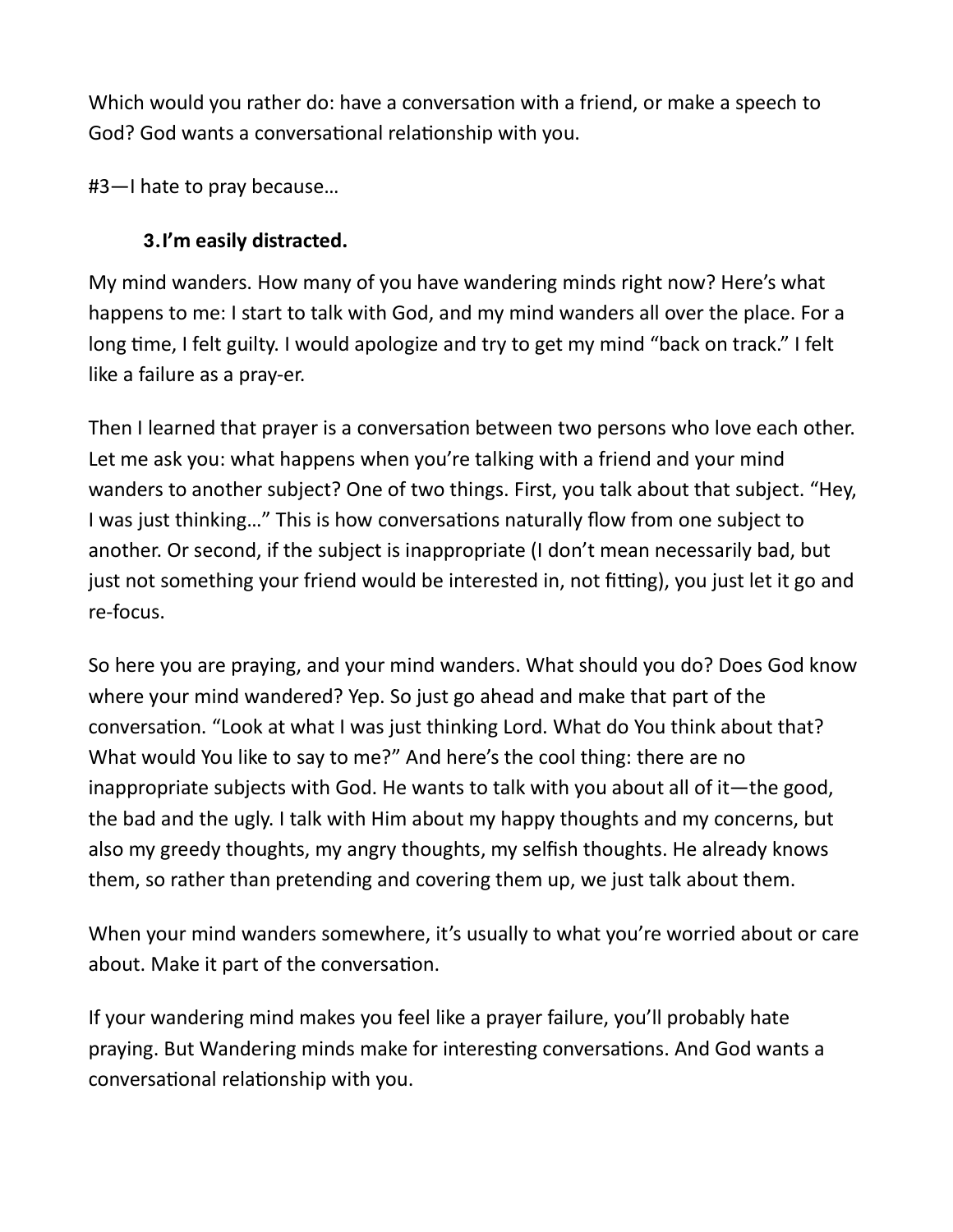#4—I hate to pray because…

## 4.I don't know what to pray about.

I start talking with God and I run out of material after a couple moments. Anybody else? I remember the first time I tried to pray for an hour. I prayed my heart out—everything I could think of—and checked my watch. 7 minutes. Once again, I'm a prayer failure and no one likes to fail. Been there, done that, flopped, don't want to do it again.

If this is you, I've got something for you. Let's look at Romans 8:26-27 (p. 972). In the same way, the Spirit helps us in our weakness. We do not know what we ought to pray for, but the Spirit himself intercedes for us through wordless groans. 27 And he who searches our hearts knows the mind of the Spirit, because the Spirit intercedes for God's people in accordance with the will of God.

"We don't know what we ought to pray for." That's me. Sometimes I'm clueless. But the good news is the Spirit helps us in our weakness. He intercedes for us. This could mean several things, and one of them is simply that the Spirit comes alongside us and helps us when we don't know what to pray about. He brings to our mind what to pray for.

This is consistent with the idea that prayer is a conversation between two persons who love each other. Have you ever been in a conversation with a friend and you run out of things to say? What happens? Usually, your friend brings up something. God is our friend, and when we don't know what to pray about, He does, and He happily helps us. Practically, it means that I often ask the Holy Spirit to help me pray, and then listen for what He brings to mind.

Have you ever asked God, "What do You want to talk about today?" Try it—see where He leads the conversation.

Here's another one: Philippians 4:6-7 (p. 1013). Do not be anxious about anything, but in every situation, by prayer and petition, with thanksgiving, present your requests to God. 7 And the peace of God, which transcends all understanding, will guard your hearts and your minds in Christ Jesus.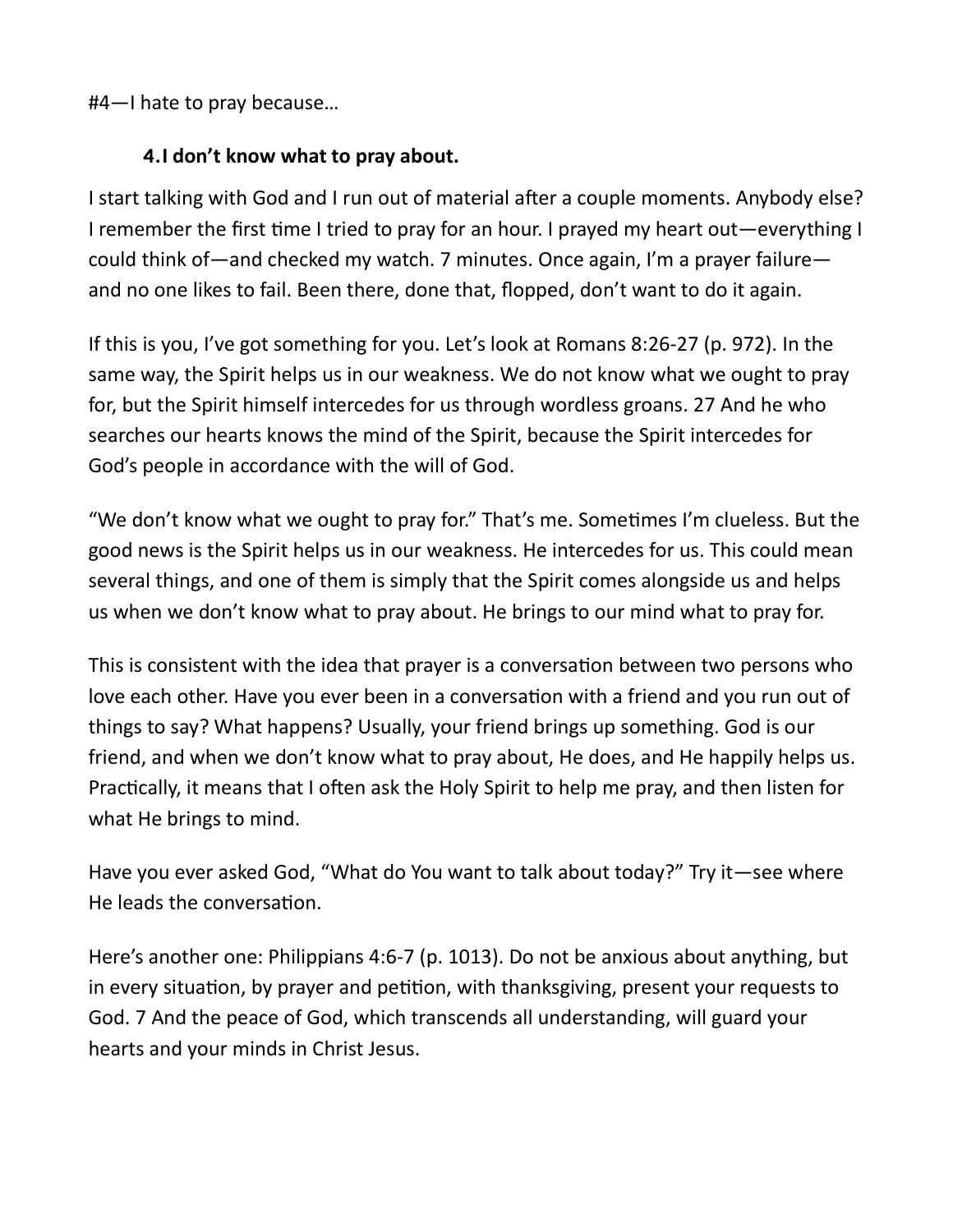Don't be anxious, don't worry about anything, but pray about everything. Every worry, every fear, every anxiety can be a catalyst to prayer. Don't know what to pray about? What are worrying about? Pray about it. What concerns you? Pray about it. What causes fear or anxiety? Pray about it. Have a conversation with God until His peace fills your heart and mind.

Isn't this what friends do? When I'm bothered, I talk with a friend. God wants to be that friend. God wants a conversational relationship with you.

#5—I hate to pray because…

## 5.What's the point?

"Nothing is going to change. When I pray, it seems like nothing happens. Besides, God does what He wants, doesn't He. So it really doesn't matter if I pray. What's the point?" Anybody idenƟfy with this? If you think prayer is pointless, you'll probably hate to pray!

How many of you have prayed for something, and it didn't happen? You've asked God for something, and didn't get it? If your hand is not up, you haven't prayed! If you pray, you've been disappointed. We don't get everything we want or ask for. Why is that? Sometimes we ask for the wrong thing.

My three year old asked to play with my razor—I shave with a blade; I'm a man! I told him no. Is it because I don't love him? No, it's because I do love him and don't want him to slice his face to ribbons!

Sometimes we ask for the wrong thing, and God lovingly says no. And, sometimes we ask for what seems like the right thing, and it still doesn't happen—and I don't know why. There is some mystery here, and I have to trust God when I don't understand. But there is another issue at stake. Is prayer primarily a means to get what I want from God, or is prayer a conversation between two persons who love each other?

We say, "What's the point? Nothing is going to change." But maybe what's changing is... me. Maybe the point of prayer is not getting something from God, but simply getting with God, knowing God, loving God. Maybe what changes most when you pray is you! When my life becomes a prayer, when I'm in all day conversation with God, His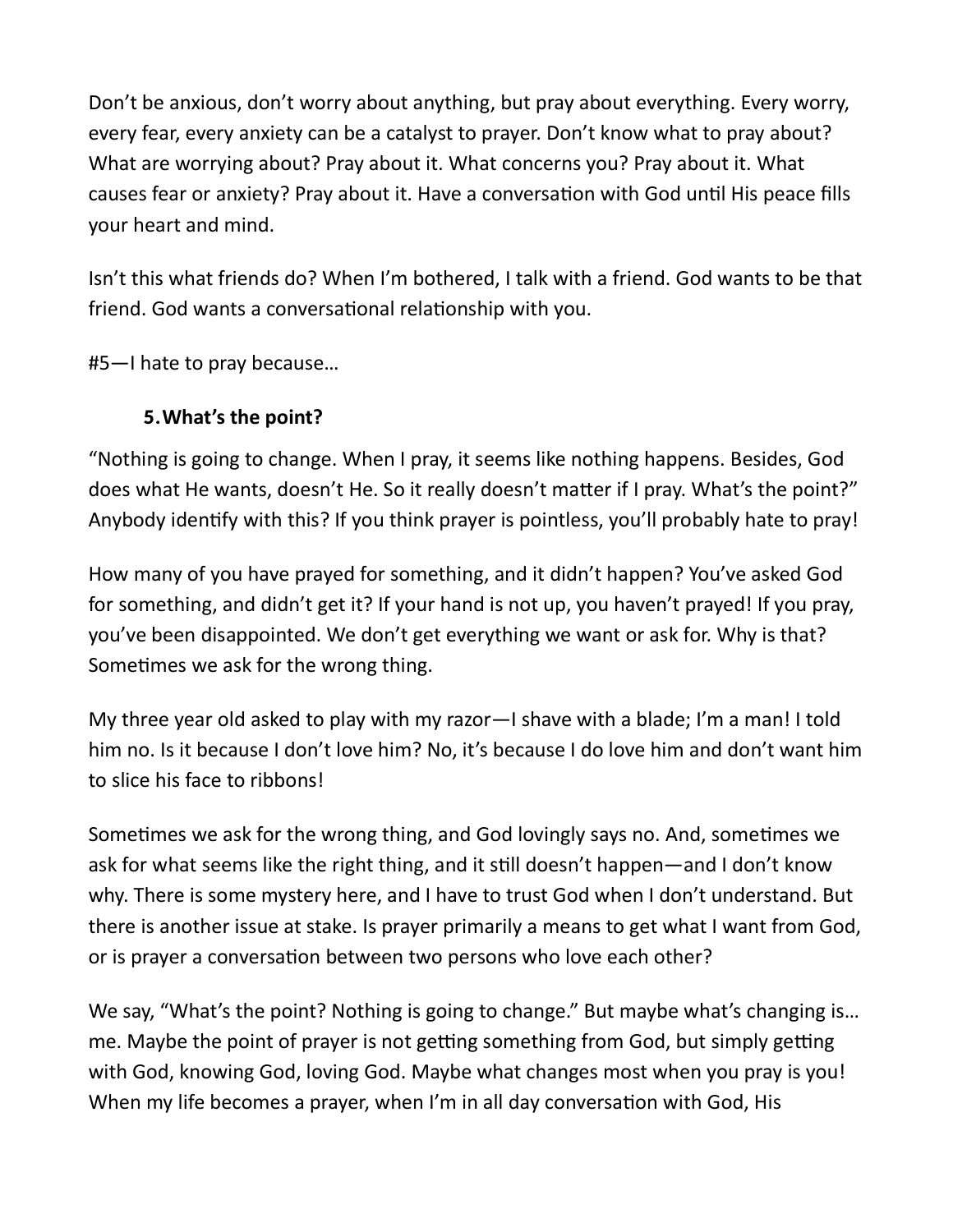concerns become mine. We don't just talk about what I'm concerned about. We talk about His concerns too. I begin changing, and what I care about begins to change. His heart becomes mine. Jesus makes this clear.

Jesus taught us to pray in Matthew 6:9-13 (p. 831). This, then, is how you should pray: Our Father in heaven, hallowed be your name, 10 your kingdom come, your will be done, on earth as it is in heaven. 11 Give us today our daily bread. 12 And forgive us our debts, as we also have forgiven our debtors. 13 And lead us not into temptation, but deliver us from the evil one.

Before we ask for our concerns—our daily bread, forgiveness for our sins, leading and deliverance for our lives—what do we ask for first? Your name be hallowed, your kingdom come, your will be done. In other words, God's concerns first. "What do you want to talk about today, Lord?"

"What's the point? Nothing is going to change?" Oh yes it is! You are going to change. When you have an ongoing conversation with God, you will change!

"But," you say, "that's my point. I pray and I don't change. Prayer doesn't do anything for me. I don't feel closer to God. I don't connect with God. It feels like a pointless exercise." May I ask, "Are you have an honest conversation with God, or just saying prayers? Are you listening or just making speeches?" The point of prayer is connecting with God, and if you're not connecting, I'm guessing that you're not praying—you're not having a conversation between two persons who love each other. God wants a conversational relationship with you.

#6—I hate to pray because…

## 6.I'm not good enough.

I don't think God really wants to hear from me. I'm not worthy. I'm not good enough.

Ok, news flash: you're right! You're not worthy. You're not good enough. And neither am I. None of us are. This is why Jesus came. He came to bring us back to God. I am not good enough, but Jesus is. This is why we pray in Jesus' name. What does that mean?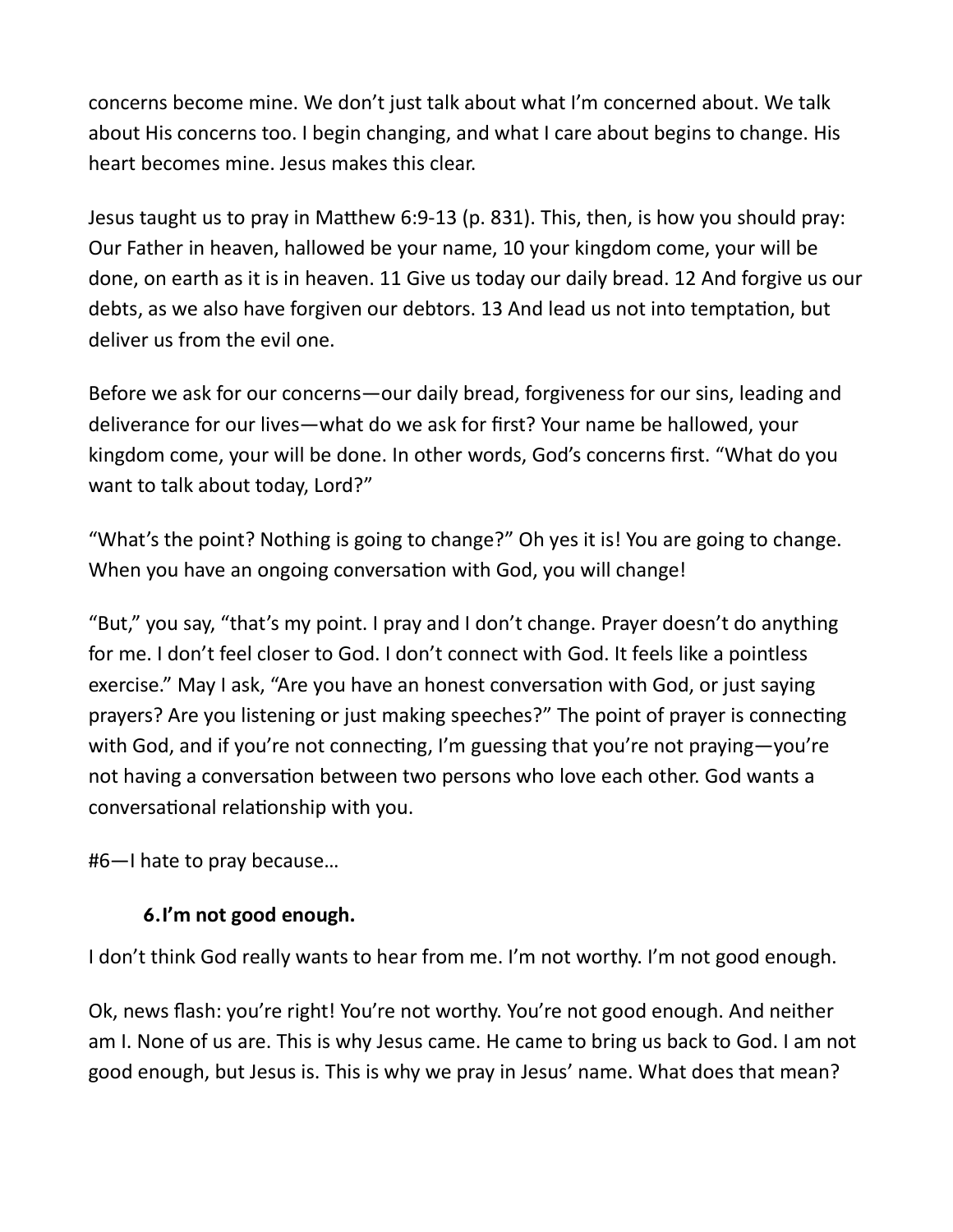To do something in someone's name, means we do it as their representative, with their authority. The US ambassador to England doesn't approach their prime minister in his own name, but in the name of our President, in the name of our country. He doesn't have any authority on his own—in his name—but he's there in the name of the US.

All of you parents have seen this. One of your kids is misbehaving and their brother or sister says, "Stop it." And the kid replies, "You're not the boss of me. You can't tell me what to do." But when the brother or sister runs off and comes back and says, "Mom says, Dad says to stop it," that's different. Now they are speaking in the name of Mom, in the name of Dad.

When we pray in the name of Jesus, it doesn't mean that we just slap that phrase on the end of our prayer, like a magic abracadabra. No. It means that we acknowledge that we are not coming to God in our own name, in our own authority, in our own goodness. We know that we are coming because of Jesus.

In never pray, "Lord, I stand before you in the name of Joe." I come in the name of Jesus. I know that I'm not worthy, but He is. I know that I'm not good enough, but He is.

Jesus came to bring you back to God. God wants a conversational relationship with you. Jesus makes that possible.

#### Conclusion:

For many of you, this is a radically different idea of prayer. My encouragement: Try it you'll get better with practice. Don't get discouraged if it seems uncomfortable, if you don't seem to hear from God. Just keep listening—you'll get better with practice. God wants a conversational relationship with you. He'll help you—because He wants the relationship even more than you do! Have a conversation with God. Say yes.

[1] Rosalind Rinker, Prayer: Conversing with God, Zondervan, 1959. P. 23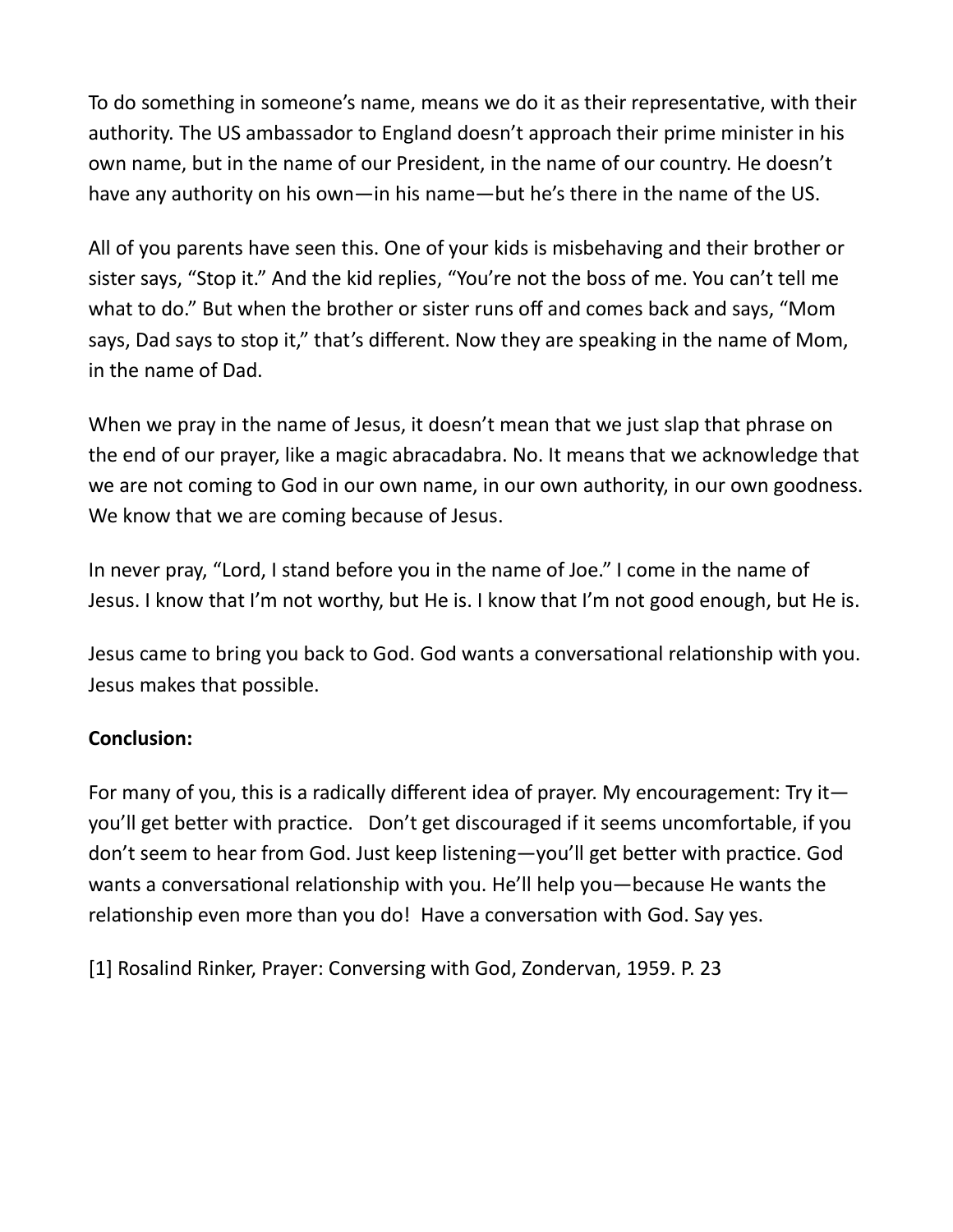#### Why We Hate to Pray

#### #2—Together

#### Introduction:

Last weekend I talked about why we hate to pray personally—but that's nothing compared to how much we hate to pray out loud with others! How many of you don't like to pray out loud with other people? This is almost universal! In a recent Barna survey, 94% said they had prayed at least once in the last 3 months. Of those 94%, only 2% most often pray with others. Prayer tends to be almost entirely a solo activity. Most people do not like to pray with others! If you doubt this, just call a prayer meeting and see who shows up! Prayer meetings are consistently the least attended of all church meetings—almost everywhere! Why is this? Praying together (the way it's usually done) is awkward and uncomfortable, dare I say boring, not to mention terribly inefficient—so people stay away from prayer meetings in droves!

And yet Jesus taught us not only to pray alone, but to pray together, and even said it was especially powerful. Why is it so hard for us? What if I could show you a way to pray together that is natural and even fun? It's very different from what you're used to, but once you get the hang of it, you're going to love it! It's revolutionary!

Last week we said, "Prayer is a conversation between two persons who love each other." Building on that model, when we pray together, it's a conversation with God and each other. Rather than taking turns making speeches to God, we're having a conversation with God together. Our text is:

#### Matthew 18:19-20 (p. 844)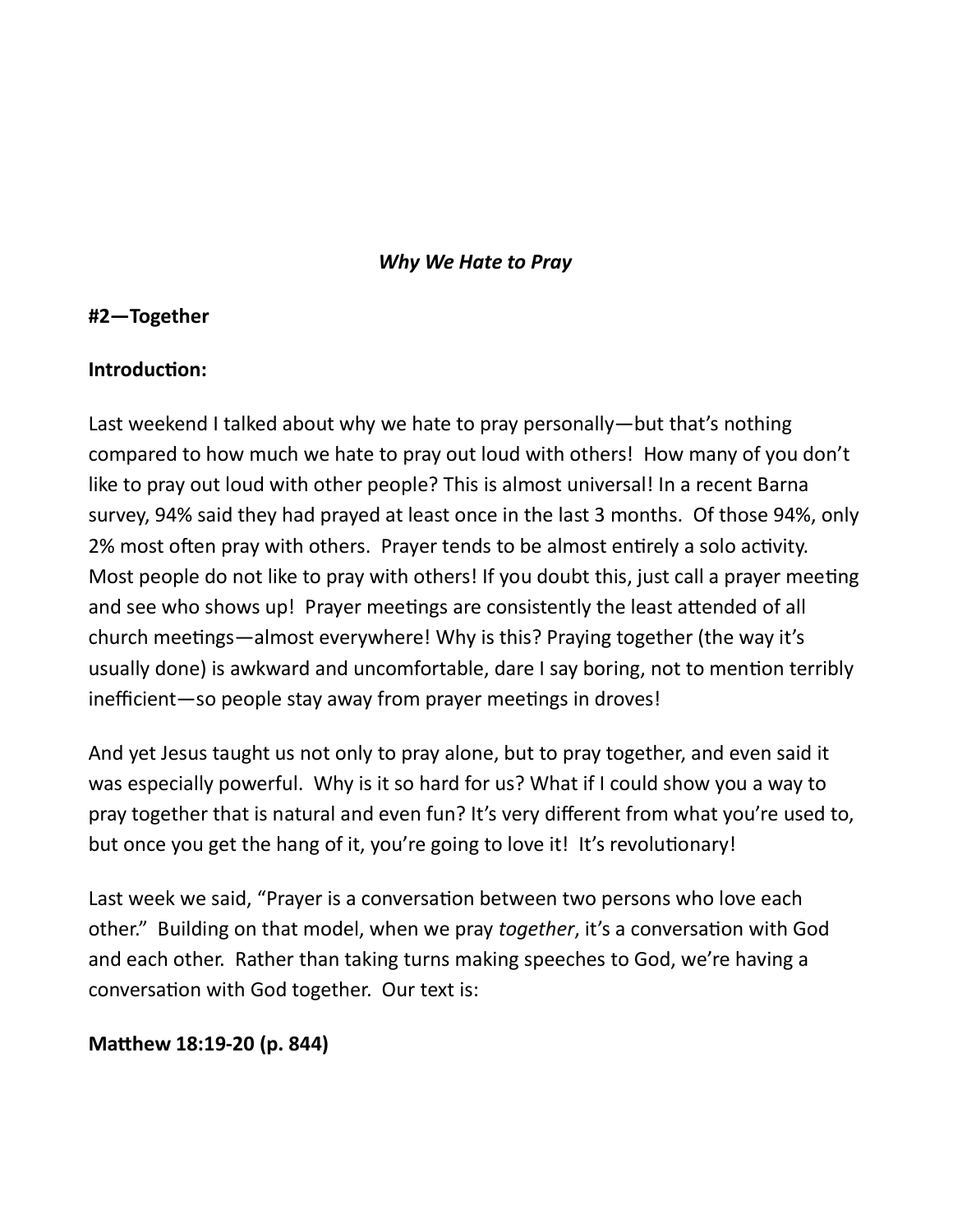"Again, truly I tell you that if two of you on earth agree about anything they ask for, it will be done for them by my Father in heaven. 20 For where two or three gather in my name, there am I with them."

There are two verbs I want you to think about: agree and gather.

The verb "agree" in v. 19 is the Greek word, Sumphoneo: literally, it means "to sound together." (sum = with or together + phoneo = to sound.) It was originally a musical word, and we get the English word, "symphony" from it. It also came to mean "to be of one mind, to agree, to be in harmony."

Jesus said that if two of us agree about anything we ask God for, He will do it. It's an extravagant promise: if two of you agree in prayer, God will do what you ask! Evidently, there is great power in praying together in agreement, in harmony—symphonizing in prayer! Let that sink in. Jesus teaches us to pray together and tells us it's powerful and effective.

Jesus expects us to pray together and there is great power in praying together. So why don't we do it more?

The second verb is "gather" in v. 20. It is the Greek word Sunago, which combines sun = with or together +  $ago =$  to bring. To bring together, to gather. We get the English word "synagogue" from it; a synagogue was a gathering place.

There is another amazing promise associated with this verb. Agree—God will do it. Gather—Jesus is there. When 2 or 3 (or more) of us gather in Jesus' name (because of Him), "there I am with them," or "there I am in the middle of you." When two of you get together for a cup of coffee and conversation because of Jesus-He is there. When your Rooted group or mission group gathers, Jesus is there—He is in the midst of you, literally, in the middle of your gathering. It doesn't matter if it's 2 or 2,000, Jesus is there. It doesn't matter if it's at church or school or work or home or the coffee shop or the gym—Jesus is there. Any time we gather because of Jesus, He is there, in our midst. Because of the context (v. 19) this is especially true when we gather to pray. When 2 or more gather to pray, Jesus is there.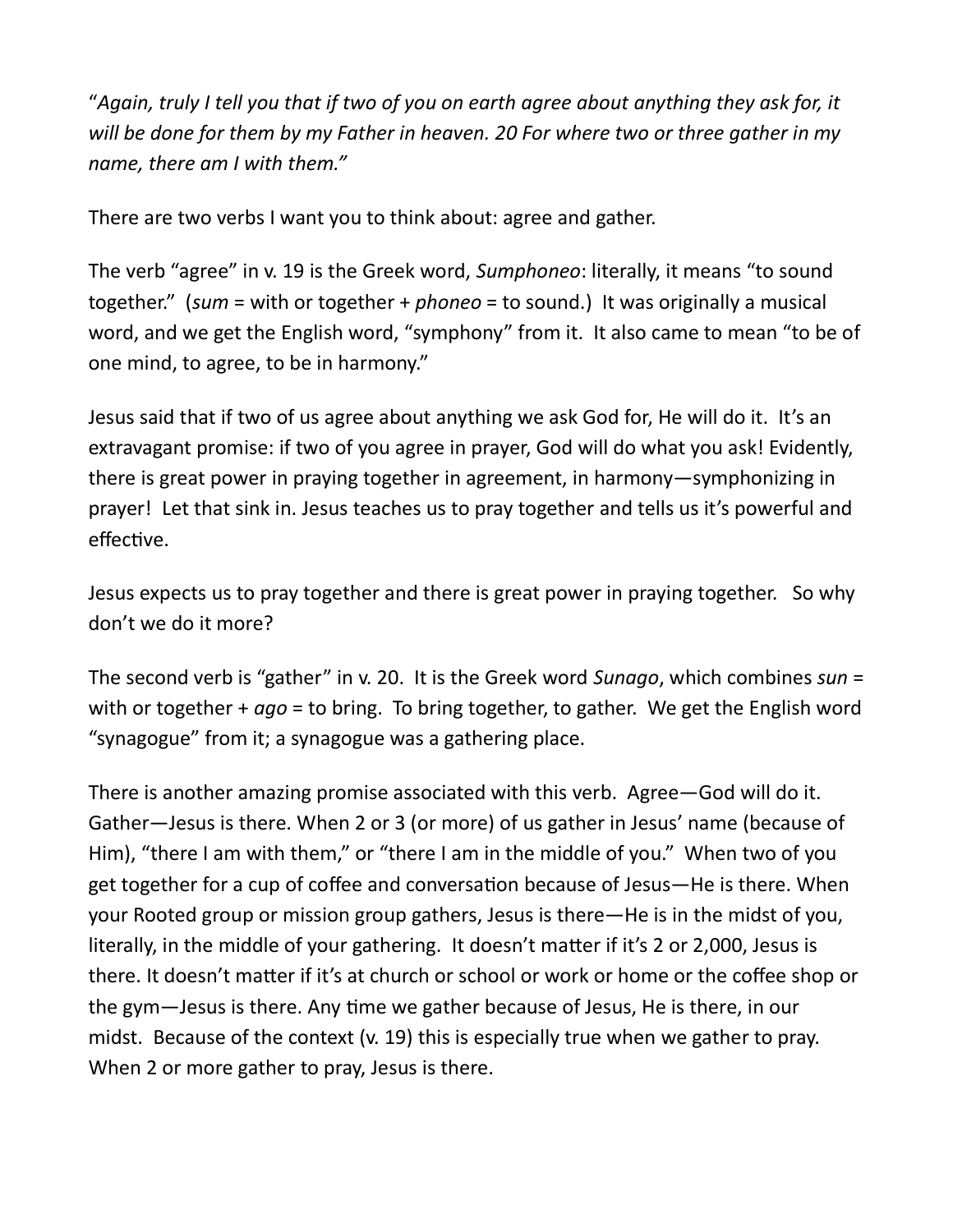Would you say, "Jesus is here." Tell your neighbor, "Jesus is here." That changes everything. We're going to apply these ideas to praying together. Here's:

The Big Idea: When we pray together, we're not taking turns making speeches to God; we're having a conversation together, with God.

#### A tale of two prayer meetings.

I want to start with a story about two prayer meetings.

**Prayer Meeting #1:** When I was in high school, my youth group had a prayer meeting every Wednesday. We'd sit in a circle—there would usually be about 15-20 of us. We'd start by giving prayer requests. We'd go around the circle and each person had a chance to mention someone or something they wanted prayer for. Sometimes people had "unspoken requests," meaning they didn't want to name it out loud. "Pray for me, but I won't say what." Very curious! Sometimes, the prayer requests took up almost the entire time, so at the end we had no time to pray and had to appoint someone and they'd pray, "Lord, we lift up all these requests to you." It was more of a talking meeting with a short generic prayer at the end.

But if we did finish prayer requests in time, then we'd pray. Someone was asked to go first, and then we went around the circle. We held hands and if you didn't want to pray when it was your turn, you squeezed the hand of the next person. It was like the game "Electricity" and God was it! Each person who prayed made a little speech to God. And they were all preƩy much the same speech. "Dear God, we thank you for this day. We ask you to bless us. We pray for so and so's request, and so and so's request. We pray for the boys in the Viet Nam. In Jesus' name, Amen." It was so repetitive—the same speech over and over. I wished one person would pray it and everyone else would just say, "Ditto." I remember thinking that I was bored, and wondered what it was like for God! Can you imagine? Of course, when everyone else was making their speech to God, what was I doing? Was I listening? No, I was preparing my speech! I kept thinking, "There must be a better way."

**Prayer Meeting #2:** My sophomore year in college, I was asked to become the youth pastor at a church in Eugene. The high school students met on Thursday night—it was called "The Hour of Power" but it was really just a bunch of stupid games and I was a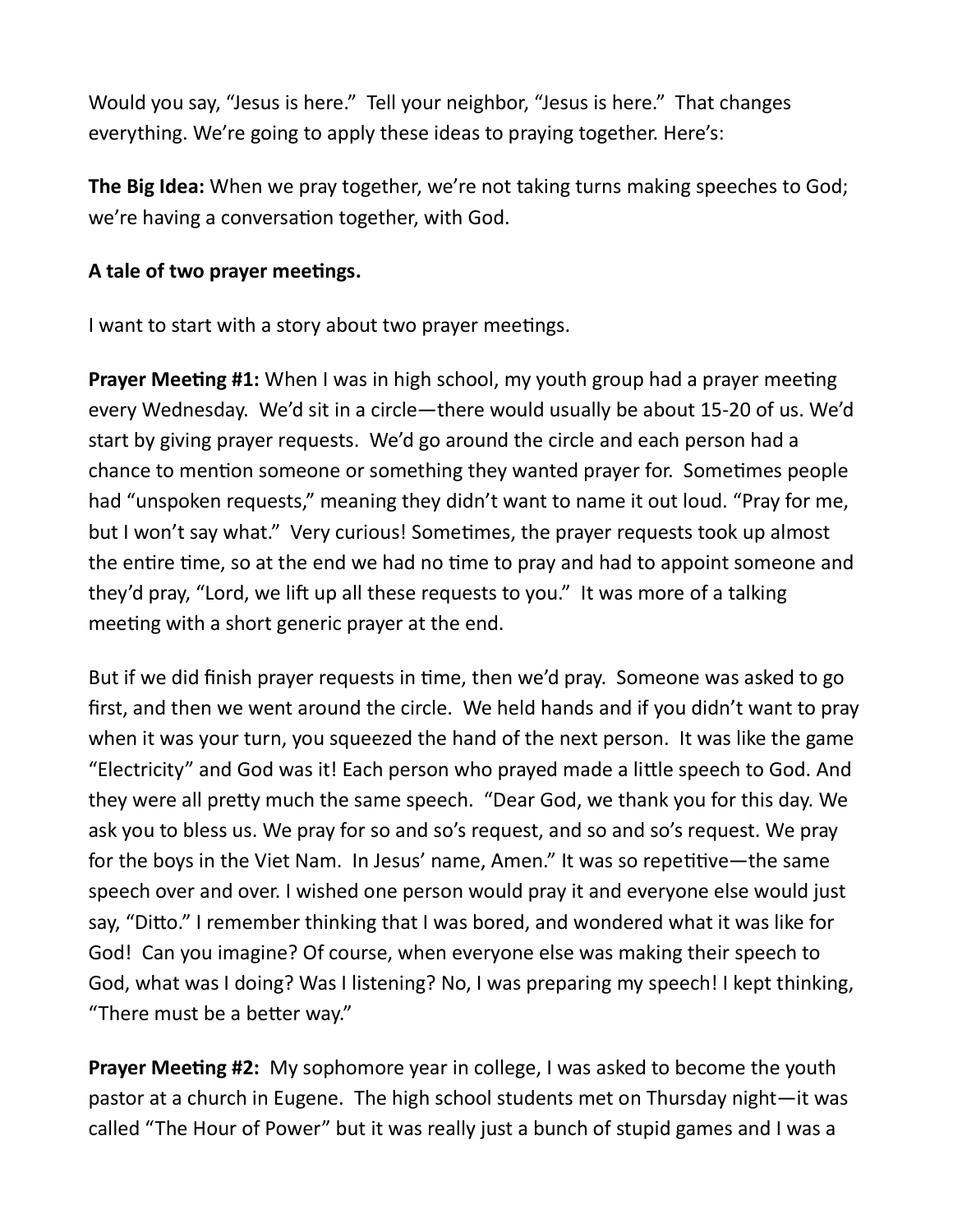glorified babysitter. After three weeks of this, I sat the students down—about 25 of them—and said, "Next week, I'm going to teach you how to pray. If you want to learn how to pray and follow Jesus, come back. If you just want to fart around, stay home." One of the adult advisers rushed up alarmed. "You just killed our youth group." But the next week, there weren't 25 students, there were 40. They were just waiting for someone to challenge them and they rose to the challenge. And six weeks later, there were 100 students. What did we do in that six weeks? We had prayer meetings! But these were unlike any prayer meetings you've ever been to. Students—both Christians and their pre-Christian friends—were laughing, crying, hugging, loving each other, pouring out their hearts, listening and talking to God like He was their friend and Father. They'd pray for an hour and could hardly wait to come back next week and bring a friend.

What was the difference? What did I teach them? I taught them that praying together is simply having a conversation with God and each other. Prayer is a conversation between two persons who love each other. And when we pray together, all that changes is the number: 2-3-4-…

Here are four simple things I taught them that revolutionized praying together.

#### 1. Conversation: one subject at a time.

In typical prayer meetings, we take turn making speeches to God. But prayer is a conversation, a dialogue, not a monologue. It is not a speech to God, it is a conversation with God. This is true when you pray alone, or with someone. So first, toss out the old idea that we take turns making speeches to God. Toss it out!

So we're going to have a conversation. How do conversations work?

First, we talk about one subject at a time. Someone brings up a subject, and whoever wants contributes something on that subject. And when we're done, we naturally move on to a new subject. But we don't bounce all over.

"Lord, I pray for my dad. Please help him find Christ."

"God, I've been depressed lately. Pick me up."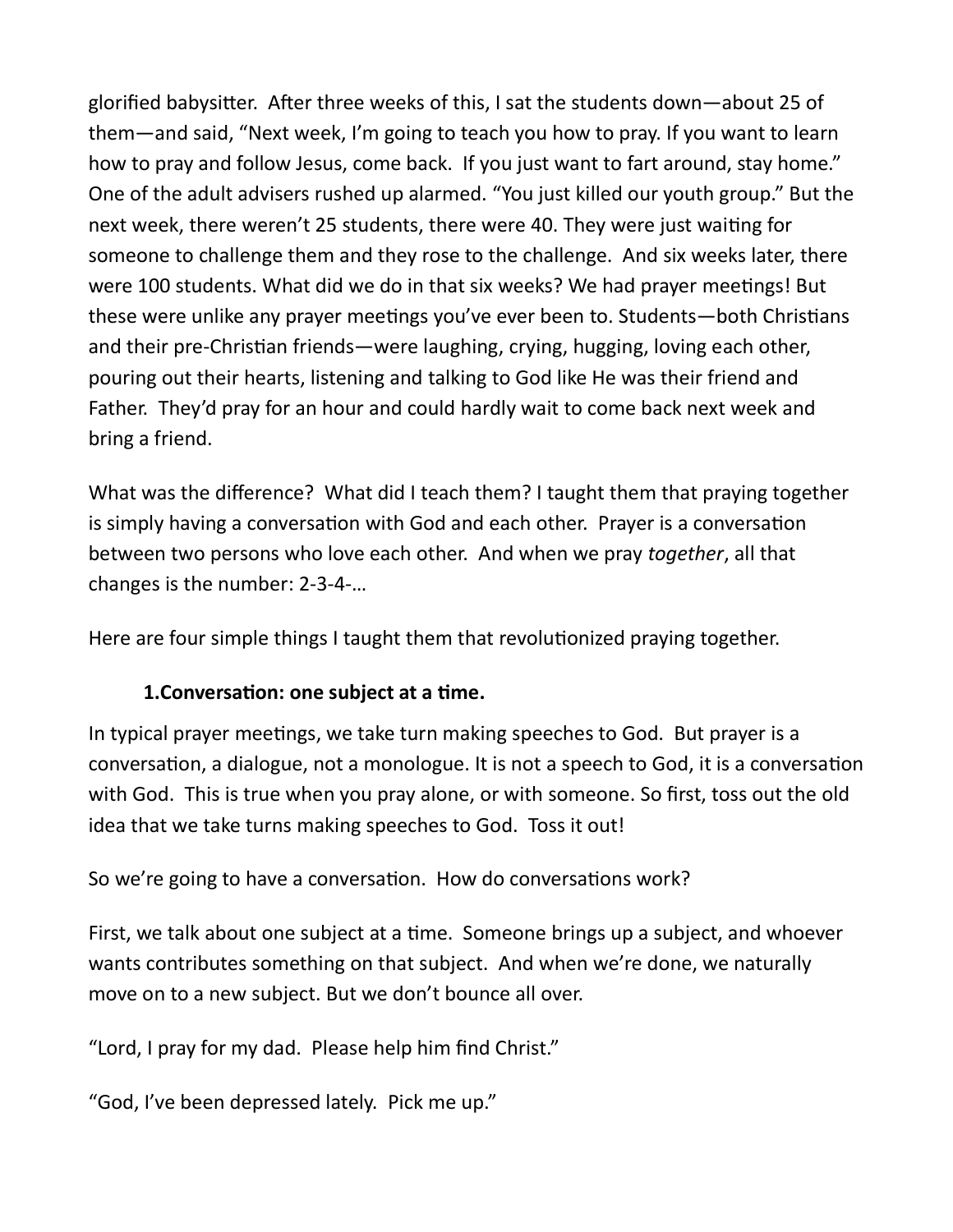"Lord, you told us to pray for our government officials, so we are."

"Father, help the Rams win today."

That's not a conversation—that's just talking chaos. No one is listening or responding to what anyone else is saying—but that's how we often pray. Toss it out!

Good conversations are one subject at a time.

"Lord, I pray for my dad. Please help him find Christ."

"Yes, Lord, send people to Joe's dad who will love Him and share Jesus with him."

"Agreed. And soften his heart so he's willing to listen."

"And, Lord, give Joe wisdom and words to share with his dad."

"Father, help the Rams win today."

Ok, the last guy botched it—but you get the idea. We are having a conversation with each other and God—and it goes one subject at a time. How do you know when it's time to change subjects? How does that work in a conversation? There's a pause, a sense that we've covered the subject and it's time to move on.

First, we talk about one subject at a time. Second, everyone gets to contribute. If you have something to add on this subject, you chime in. You don't need to make a speech, just add your thoughts to the conversation. Short and simple. If you don't have something to add, that's ok.

So the first principle is conversation. We are having a conversation with God and with each other. Usually, when we pray we close our eyes to avoid distraction and focus on God. Nothing wrong with that. But it's also not required. When Laina and I pray together in the car, I keep my eyes open. She's happy about that. When I pray with others, I often have my eyes open, because we're having a conversation together with God. Remember, where two or more gather, Jesus is in the midst. Jesus is here—we're talking with Him…together.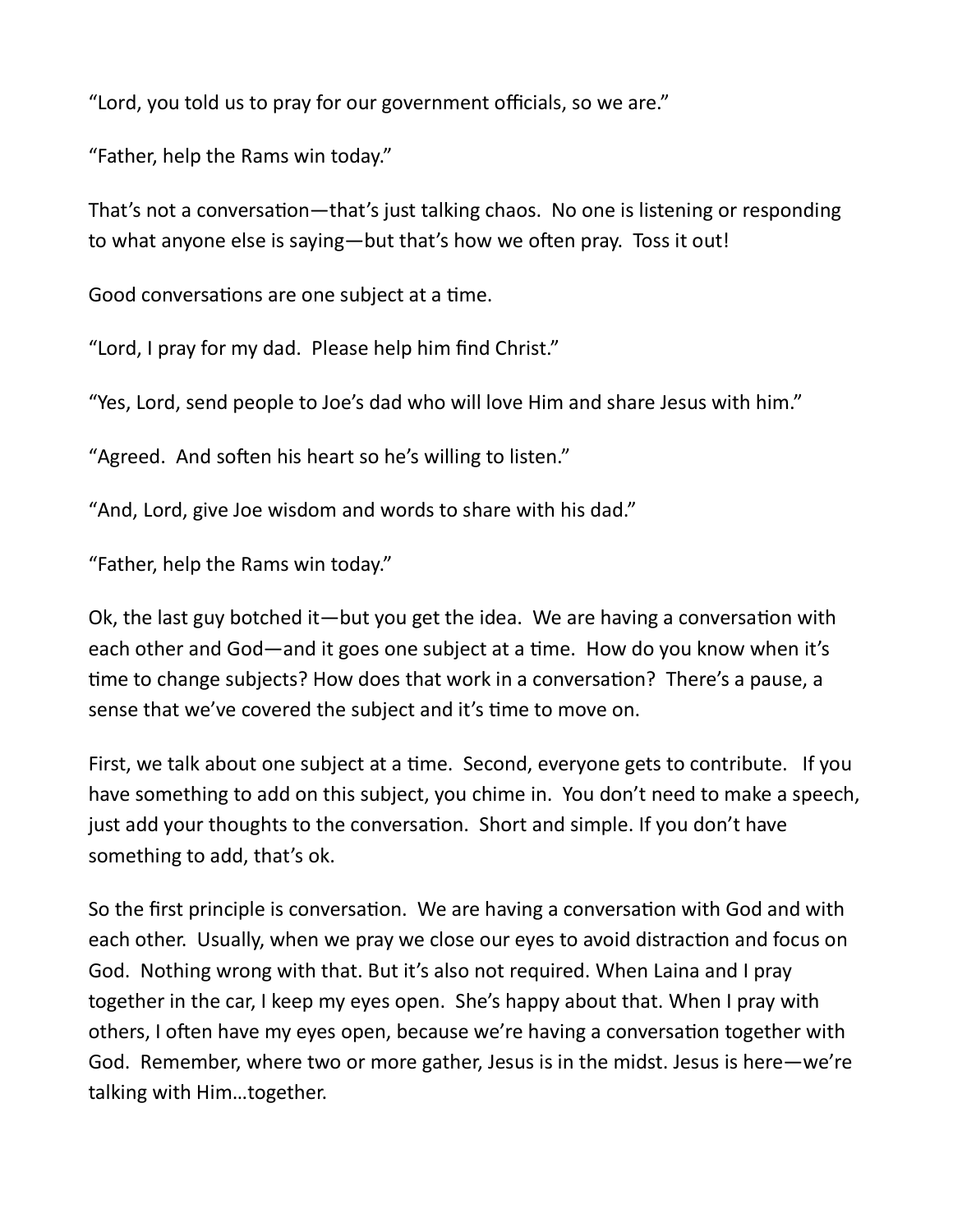Sometimes in our group conversation, I'm addressing God; sometimes I'm addressing someone in the group. Which leads to the second principle:

## 2.Honesty: be genuine.

Prayer is a conversation, not a monologue, and honesty is the basis of any good conversation. If you're not honest, no genuine communication happens. So let's get real! Here's some examples.

First, address the person to whom you're speaking. Usually when I'm praying in a group I'm speaking to God, but sometimes, it's you I want to speak to. Have you heard this: someone wants to pray for something and realizes that no one else in the group knows the background. "Lord, I'm praying for Bob. You know that Bob is married with three small kids, ages 8, 6, and 4; and you know that Bob has a healthy mortgage. You know that Bob just lost his job. So I'm asking you to provide a new job for Bob." Question: did God already know who Bob was and that he'd lost his job? Of course. So who was all that information for? The rest of the group. So why not just address the group. "Hey gang, my friend Bob is married with three kids and just lost his job." Then, "So Lord, provide a new job for Bob." Say what you want to the group—and say what you want to God. It's ok to go back and forth—we're having a conversation.

Second, be yourself. Be genuine. You don't have to use King James English. You don't have to sound holy or spiritual. You don't have to use a prayer voice.

I remember once I was praying and tried to sound spiritual, and I felt like God interrupted by laughing at me. Not a derisive laugh or a scornful laugh—just an amused laugh. He said, "Who are you trying to impress? I know who you really are and I like you. Just be yourself."

Third, say I when you mean I. Often, we cloak our struggles by using the "royal we." "Lord, you know that we all struggle with unforgiveness. Forgive us our anger and bitterness." Really, what I mean is, "Lord, you know that I'm struggling with unforgiveness. I'm really torqued; help me to let go of my anger and bitterness." That's honest. What might be a good response from the group? "Tell us what's going on." Then pray.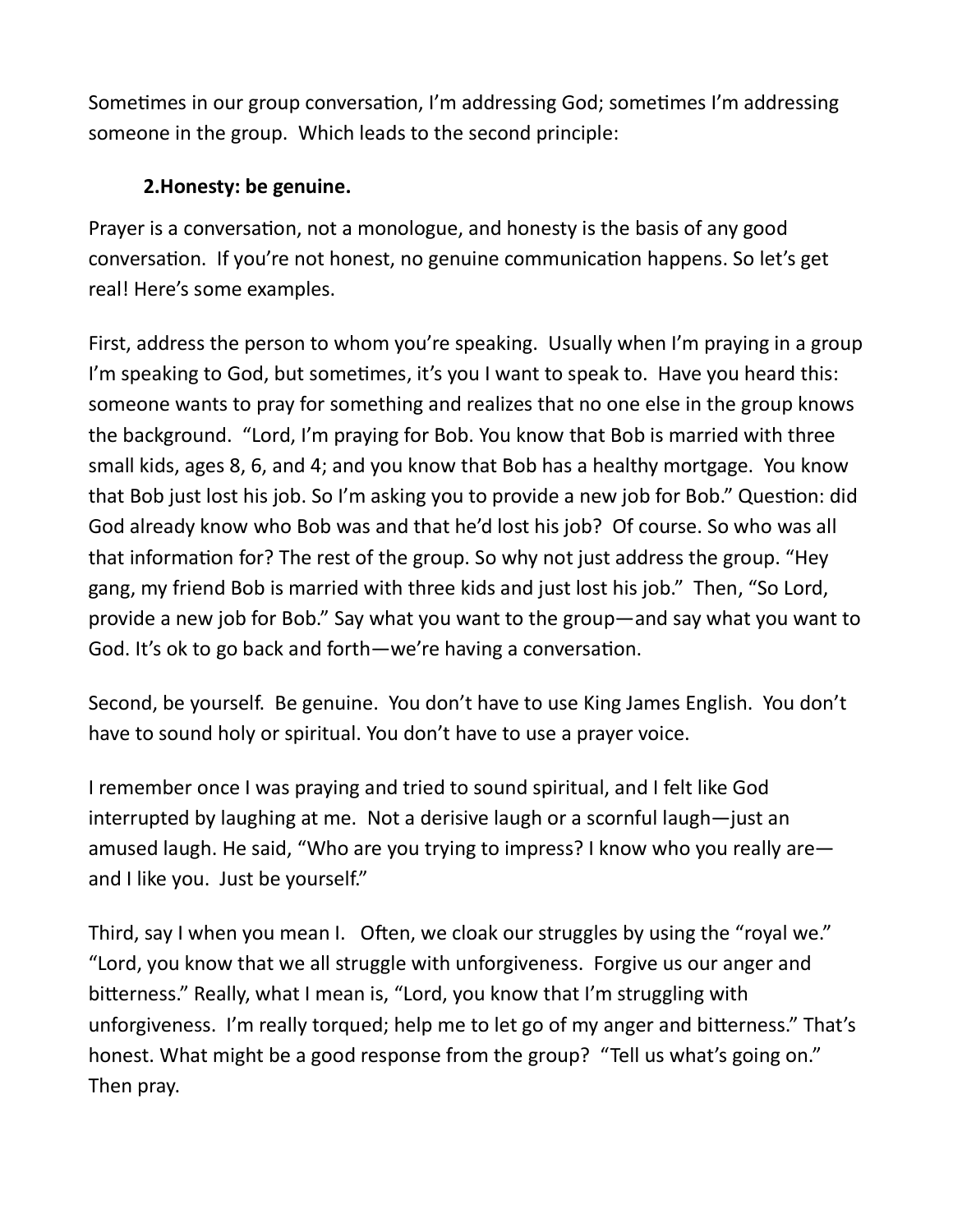Good conversations require honesty. Let's get real. Let's be honest and genuine.

Third principle of conversational prayer:

# 3.Listening: to God and people.

In typical prayer groups, what happens? While someone is making their speech, rather than listening, I'm busy composing my speech. Or I'm daydreaming. But we're not making speeches—we've tossed that idea. We're having a conversation with God together. And good conversations require active listening. And since we're praying in a group, it means that I listen to you when you pray, and I listen to God.

First, listen to the person who is talking. I'm not daydreaming, I'm not composing my speech, I'm listening to you. This is a powerful act of love. When you listen attentively, actively, you are expressing interest, concern and love for the person who is talking. If you don't listen, you express the opposite—I don't really care about you or what you're saying. This is part of what made that second prayer meeting so powerful. Students were pouring out their hearts, and others were listening and loving them. Listen!

If we are having a conversation, then when you are talking, I'm listening so that I can respond. In a moment I'll show you how to let others know that you're listening. First, listen to the person who is talking—it's active love.

Second, listen to God. Jesus is here—He is in our midst, in the middle of our circle. And He has things to say too. So listen to Him.

This means that we don't have to be afraid or uncomfortable with silence. If we finish a subject and everyone is quiet, it's a good time to listen to God, to see if He has anything to say on the subject.

And if He does, if you hear something from God, and you think it's for the group, don't be afraid to say it. Again, be yourself. You don't need to thunder, "Thus saith the Lord." You don't need a holy voice or King James English. You can just say, "Here is what I'm hearing…" or "I think the Lord might be saying…" These are powerful moments! I've seen people overcome by God's word to them.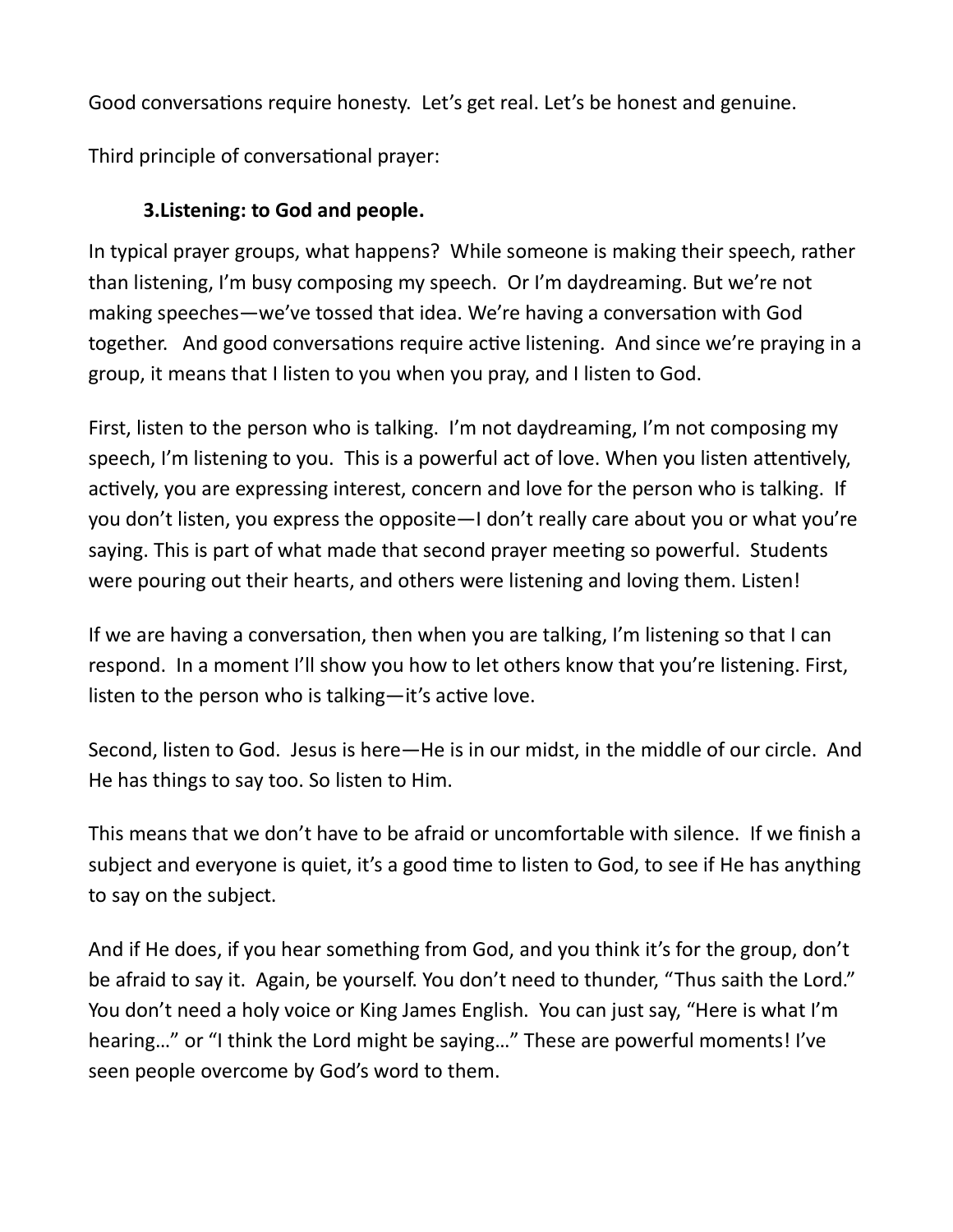Listen. Listen to the person who is speaking. Listen to God—He's part of the conversation too!

The fourth principle of conversational prayer:

# 4. Agreeing: everyone prays all the time.

Jesus said, "If two of you on earth agree about anything they ask for, it will be done for them by my Father in heaven." There is great power in agreeing. How does this happen in a conversation? How do we communicate our agreement? By looking the other person in the eye and smiling, nodding, affirming by voice—a sound, a word—and even by saying, "Yes, I agree with that."

In a typical prayer group, one person makes a speech while everyone else is silent. One person prays, while the others don't. But in a good conversation, everyone participates all the time. Everyone contributes and everyone listens and responds, usually with agreement.

The word "agree" is the Greek word, sumphoneo. We get the English word, "symphony" from it. How does a symphony work? One instrument, maybe the first violins, take the melody for a stretch, and everyone else harmonizes. Then the melody moves to the cellos, then the bassoon, then the flutes, then the kettle drums. And as the different instruments take turns carrying the melody, everyone else is harmonizing.

That's how conversational prayer works. When you speak, you are the melody and the rest of us are harmonizing, agreeing, symphonizing with you. Then it's my turn to carry the melody and you symphonize.

But you never go to a symphony and just hear the first violins playing all by themselves while everyone else sits in silence all night. "The violins have a speech to give." You'd want your money back!

Express your agreement—symphonize! In a good conversation, everyone is participating all the time: sometimes talking, sometimes listening, sometimes agreeing. Do the same when you pray together.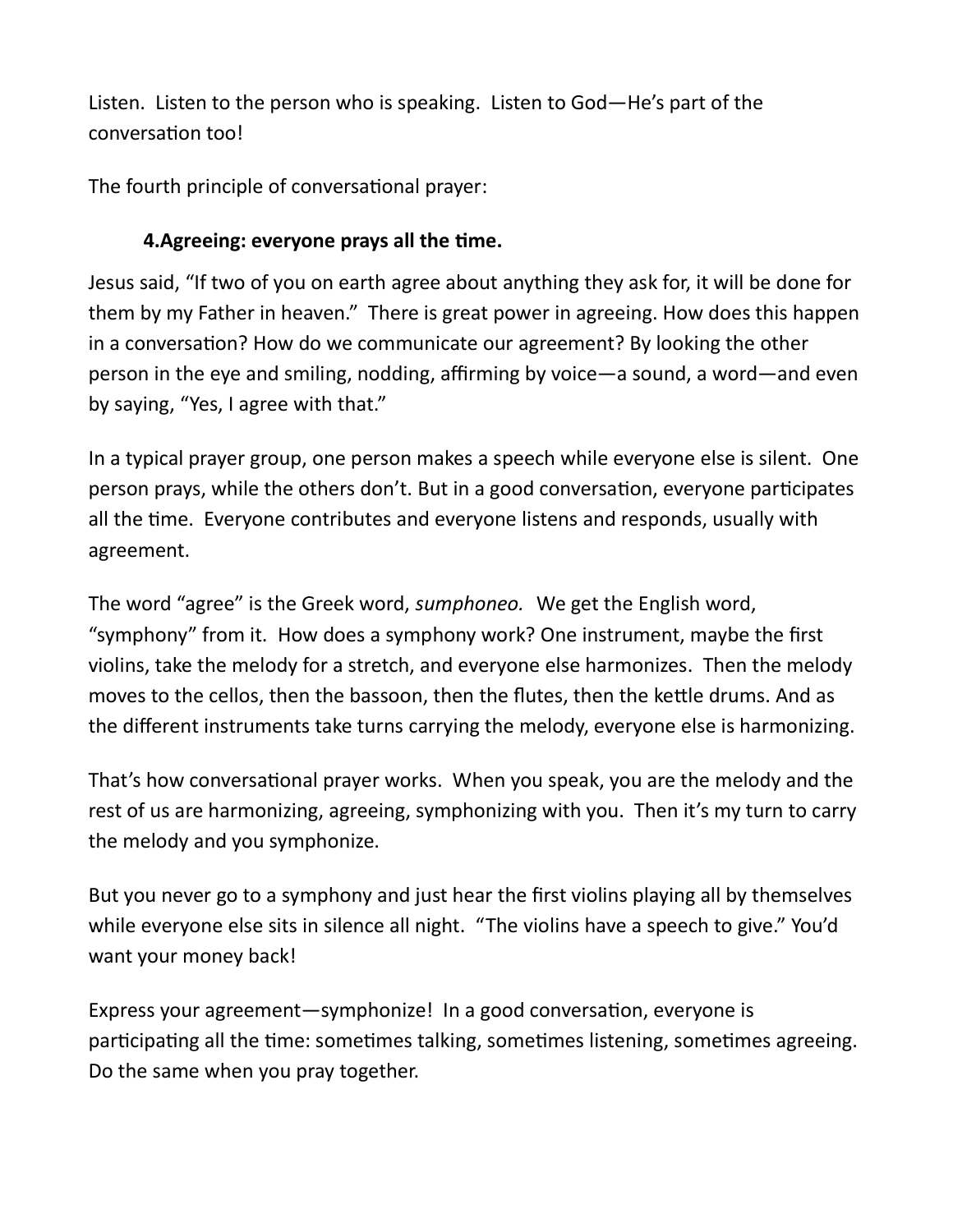The problem is that we're used to praying with our eyes closed, and making speeches. Let's toss that out! Let's have a conversation. When you speak, I'll listen and harmonize. Just like in any conversation, if I agree with you, I'll express it—with a nod, a smile, a "yes" or "amen." This will be hard for some of you who have been taught that when someone else prays, you're silent. Nope—we're all part of the conversation all the time. You can agree out loud.

To help the students get over their fear of agreeing out loud in prayer, I had them do an exercise. We stood in a circle and held hands with our eyes open. Then I asked people to tell God in a sentence something they were thankful for. Then we'd all throw up our hands and shout, "Yes Lord, I agree with that!" It was crazy, but it worked. When we broke up in groups, the ice was broken. It was ok to agree out loud.

Let's try it. Everyone stand and take hands. I'll say a few one line prayers, and after each one, raise your hands and shout, "Yes Lord, I agree with that!"

- Thank you Lord for loving us!
- Thank you for all the food we'll eat today!
- Please keep all the calories off my waist!
- Thank you for inviting us into a conversation!
- Thank you for teaching us to pray!
- Thank you for joy!
- Thank you for life to the full!
- Please help the Rams win today!

You don't all agree with that! And that will happen sometimes when we pray—and that's good. If I pray something and no one agrees with me, I'll ask, "What's up?" We'll talk about it and come to something we can agree on—because if two people on earth agree about anything they ask for, our Father will do it! We're having an honest conversation—and getting to agreement—to a symphony of prayer.

Here's how we'll finish. We're going to give you 10 minutes to get in groups of 3 or 4 or 5—and let's have a conversation together with each other and with God. You've got the four principles on your handout—you can refer to those to keep you on track. If you're wondering what to pray about, here are a few ideas.